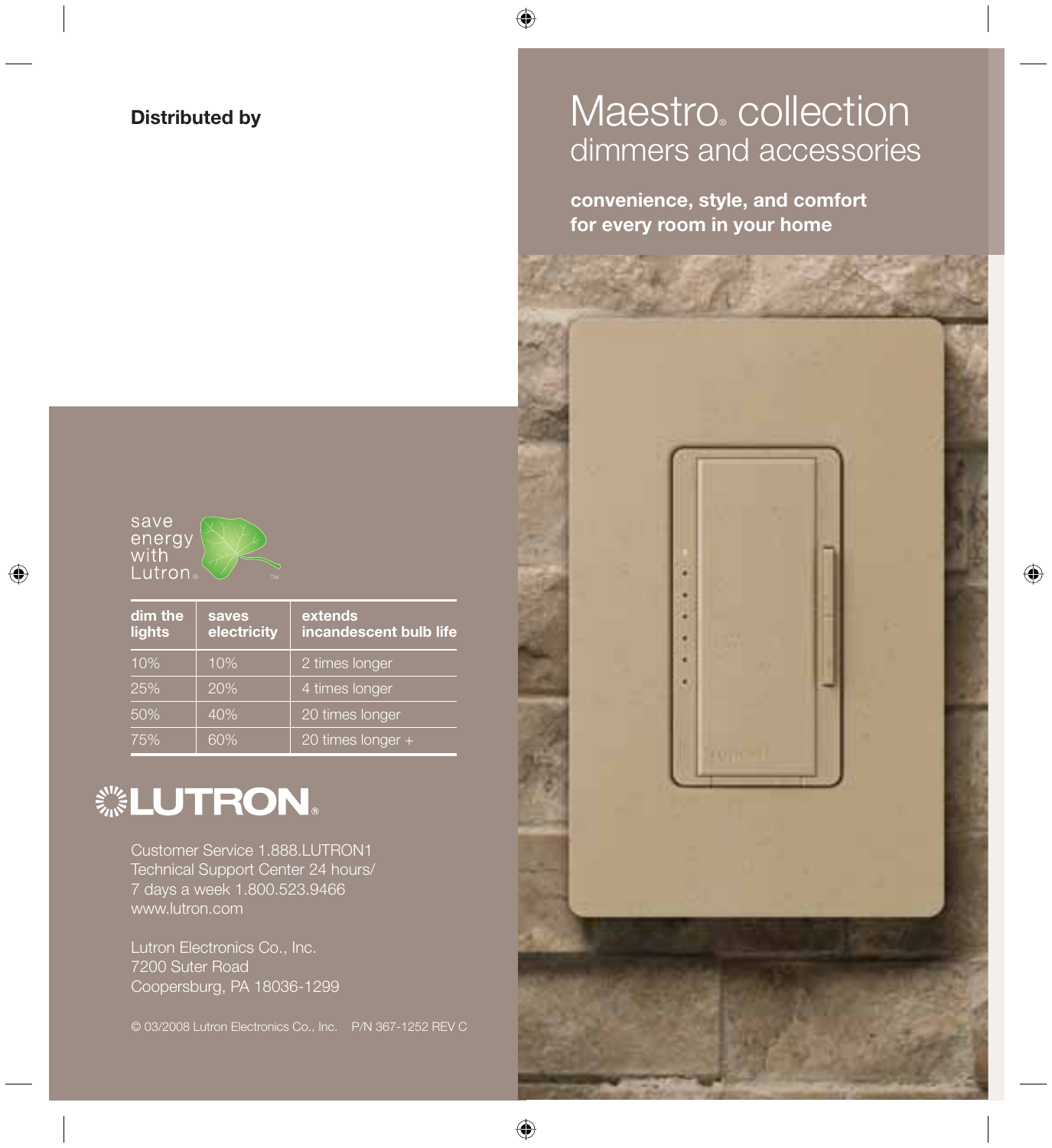## **Maestro**® convenience, style and comfort for every room in your home

### **Experience the features of Maestro.**

- Lights gradually fade on or off
- Full-range dimming of your light from up to 10 locations
- Delayed fade-to-off allows you to leave the room before the lights turn off

Rocker adjusts light level to suit any activity

LEDs indicate light level, as well as glow softly, so you can find the dimmer in the dark

Large tapswitch turns light on/off to preset level; tap twice for full on, press and hold for delayed fade-to-off



Maestro digital fade dimmer and wallplate in hot.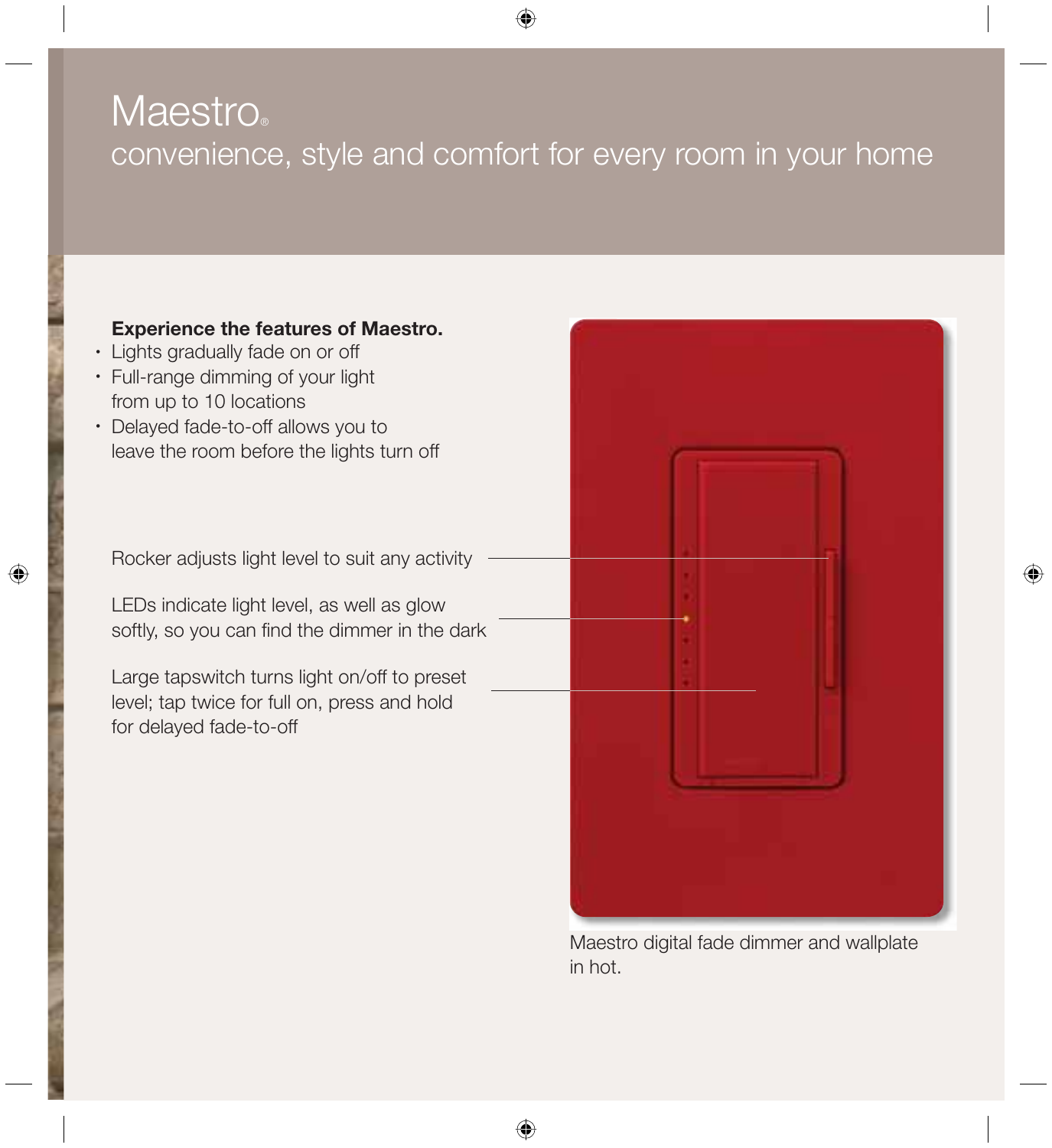## Maestro IR<sub>®</sub> remote control | family room

### **Select your favorite light level for any activity with a touch of the silver button.**

- Dim the lights to watch television, or bring them up to full brightness for reading, without leaving the comfort of your couch.
- The remote control is compatible with learnable remotes enabling you to control your stereo, t.v., and lighting with one remote.

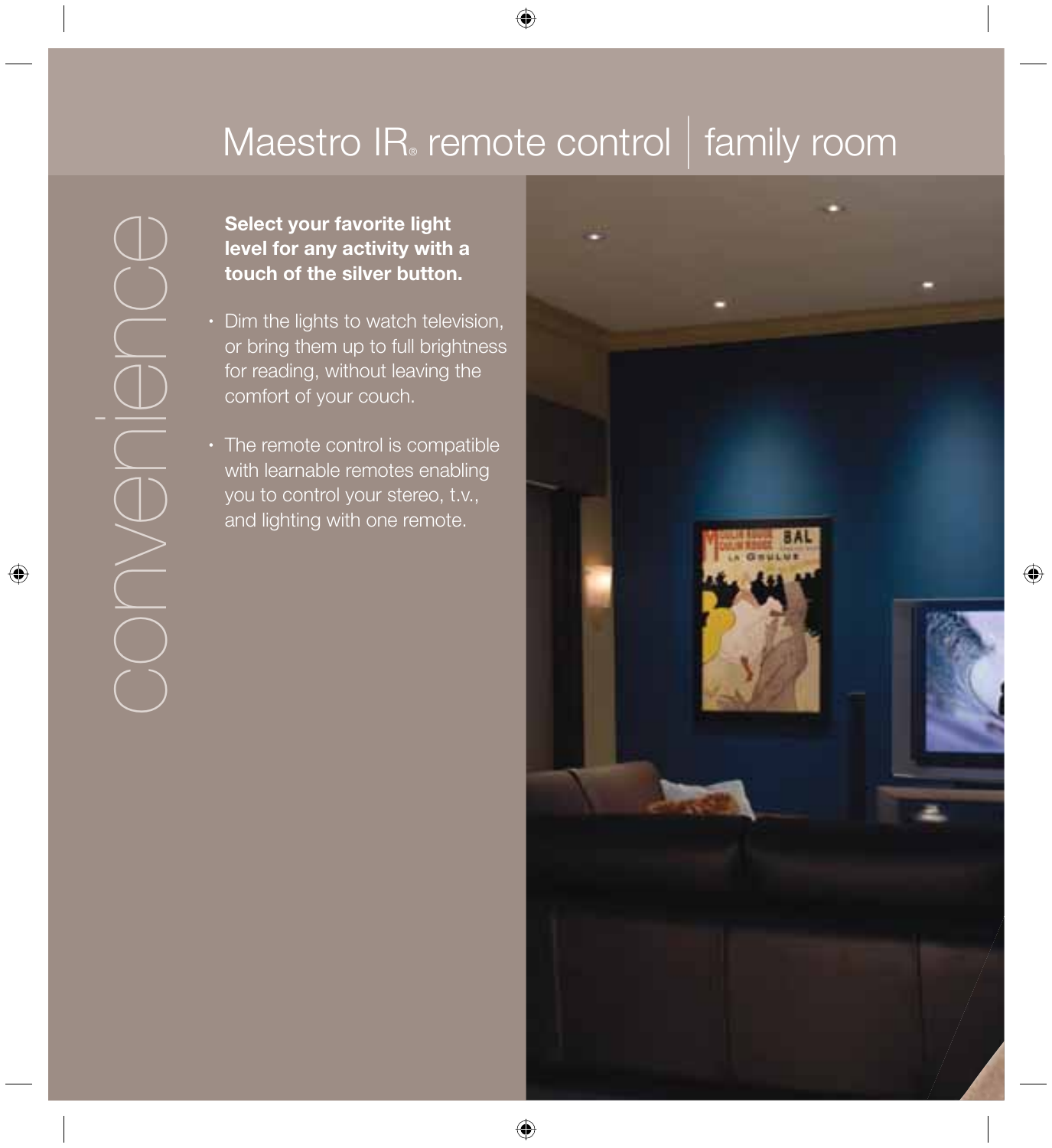Maestro IR digital fade dimmer and wallplate in white.

×

٠ ×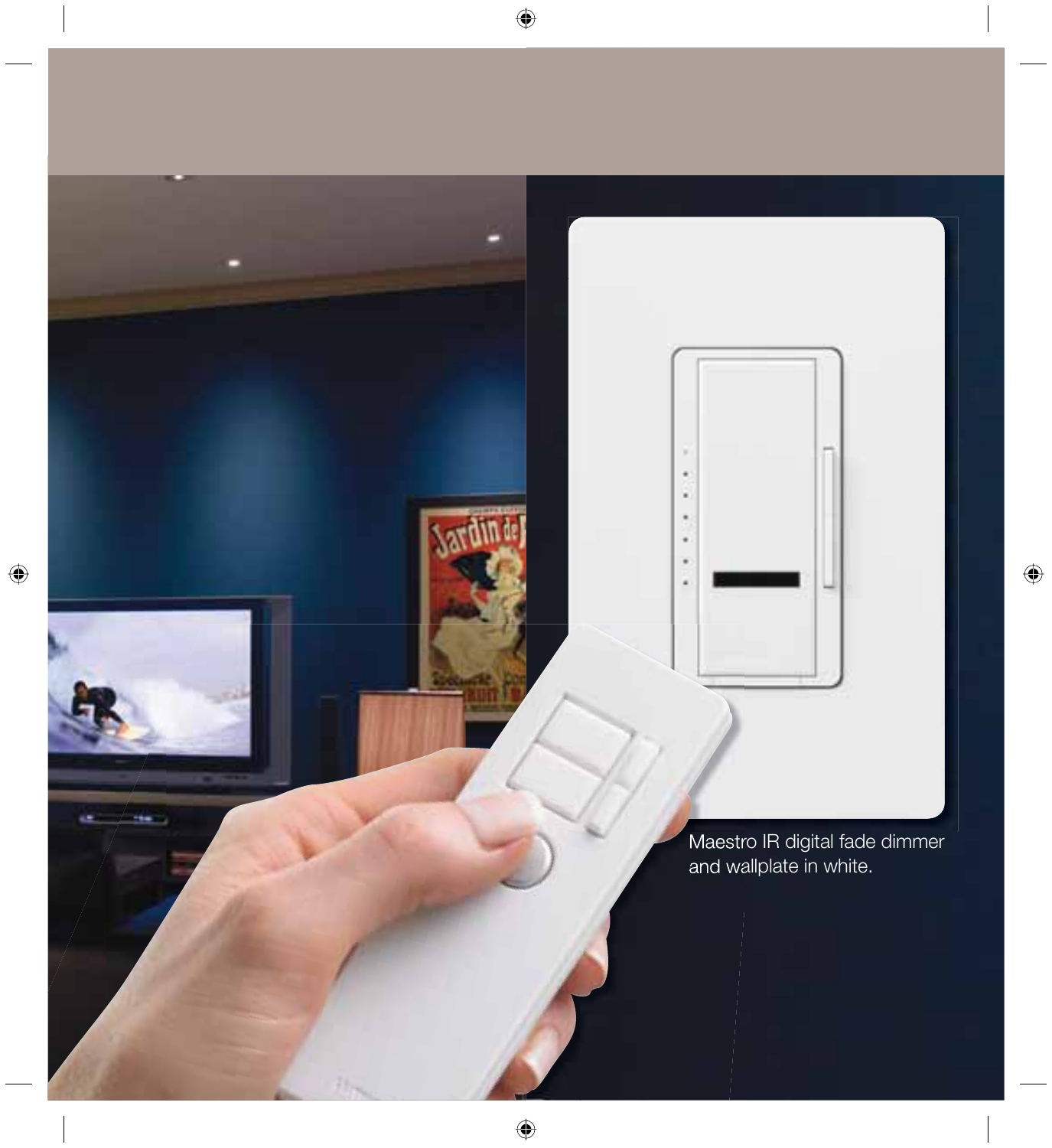## Maestro dimmers and accessories | kitchen

**Add lighting control to make<br>
your kitchen as versatile as<br>
any other room in your home<br>
Brighten lights at breakfast,<br>
when preparing meals, or for<br>
COLORED PROPERTIES AUTHOL your kitchen as versatile as any other room in your home.**

- Brighten lights at breakfast, when preparing meals, or for cleaning up. Dim lights during family meal time.
- Stainless steel wallplates and black lighting controls coordinate with appliances, counter tops, back splashes, and cabinets to create a seamless, contemporary look.

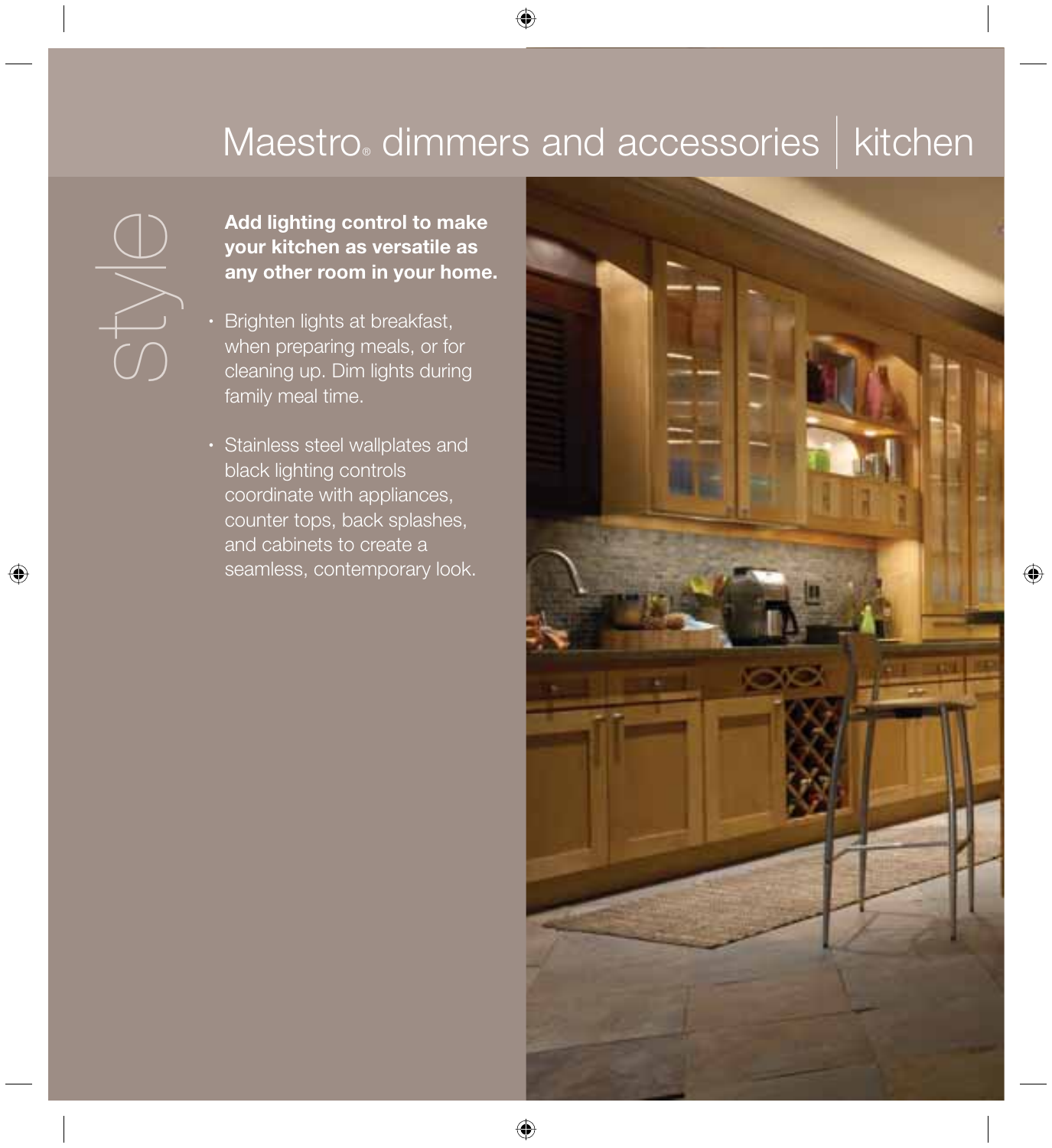Maestro digital fade dimmer in midnight with wallplate in stainless steel.

ş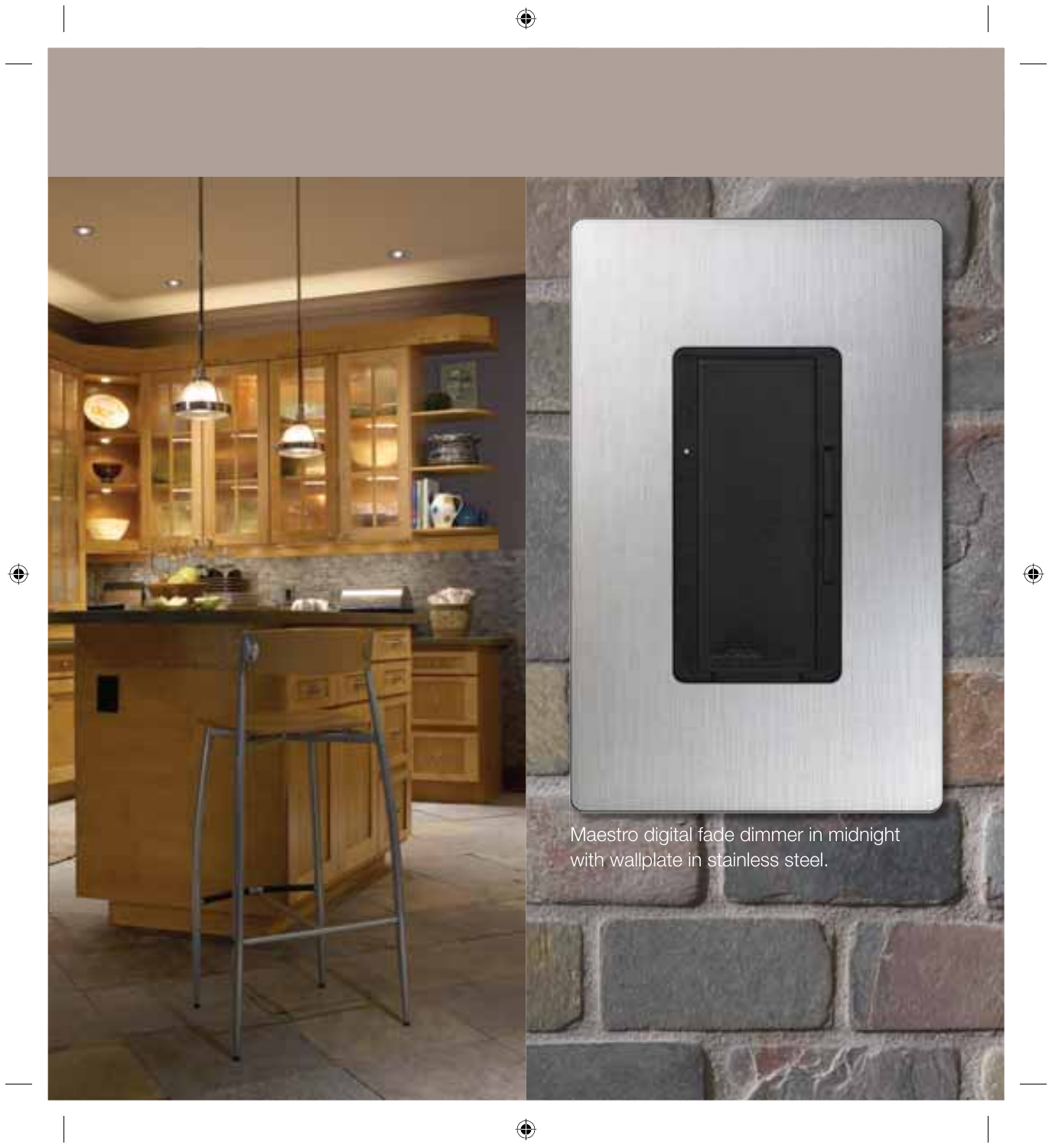## Maestro fan controls bedroom

# **the wall or remote control.**

- **Control your fan and light from<br>the wall or remote control.**<br>
When the room temperature<br>
changes, use the remote control<br>
to adjust the fan speed to achieve<br>
total comfort—without getting out<br>
of bed.<br>
7 quiet fan speeds • When the room temperature changes, use the remote control to adjust the fan speed to achieve total comfort—without getting out of bed.
	- 7 quiet fan speeds enhance range of comfort.
	- Brighten the lights just enough to find your way in the middle of the night.

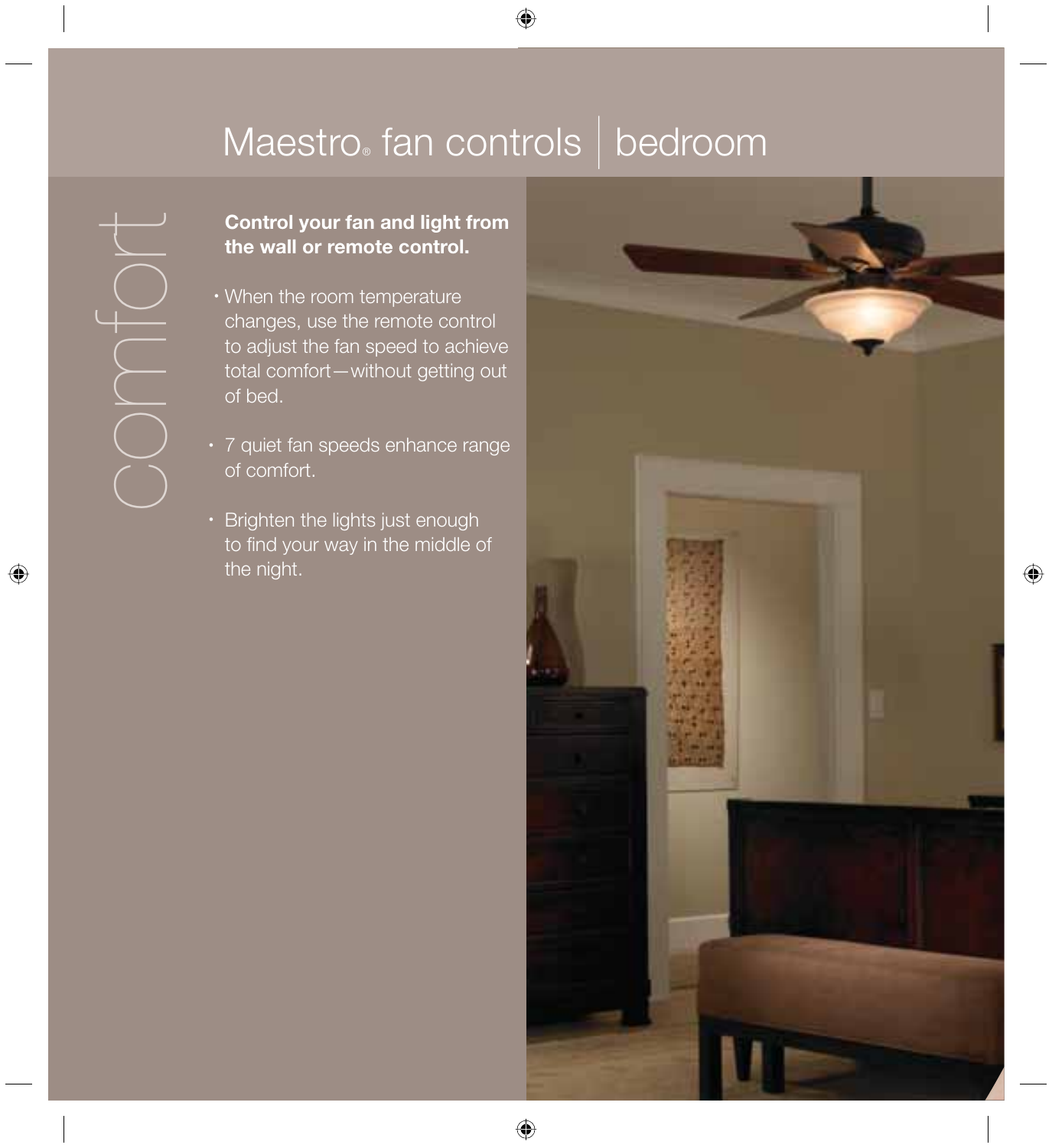

MaestroIR® fan/light control and wallplate in white.

õ,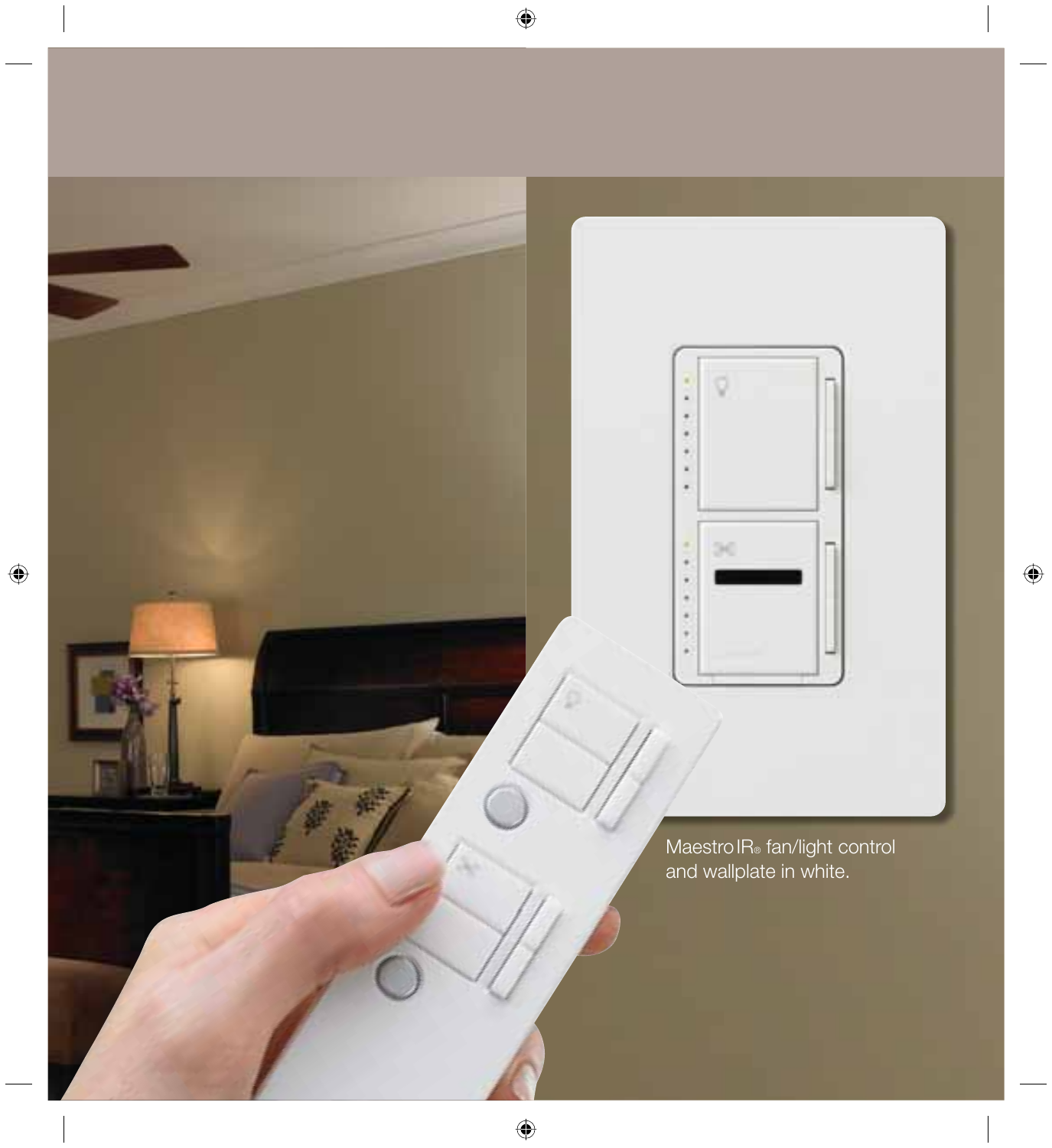## Maestro dimmer and timer | bathroom

## **automatically turn your fan off with one control.**

- **Dim your lights and<br>
automatically turn y<br>
off with one control.**<br> **CON**<br> **CON**<br> **CON**<br> **CON**<br> **CON**<br> **CON**<br> **CONDER**<br> **CONDER**<br> **CONDER**<br> **CONDER**<br> **CONDER**<br> **CONDER**<br> **CONDER**<br> **CONDER**<br> **CONDER**<br> **CONDER**<br> **CONDER**<br> **C** • Dimmed light provides a gentle night light, or softens the transition into your morning routine.
	- Set the timer to automatically turn the fan off and save energy.
	- Reduce mold and mildew by using the countdown timer after a shower to eliminate moisture from the room.

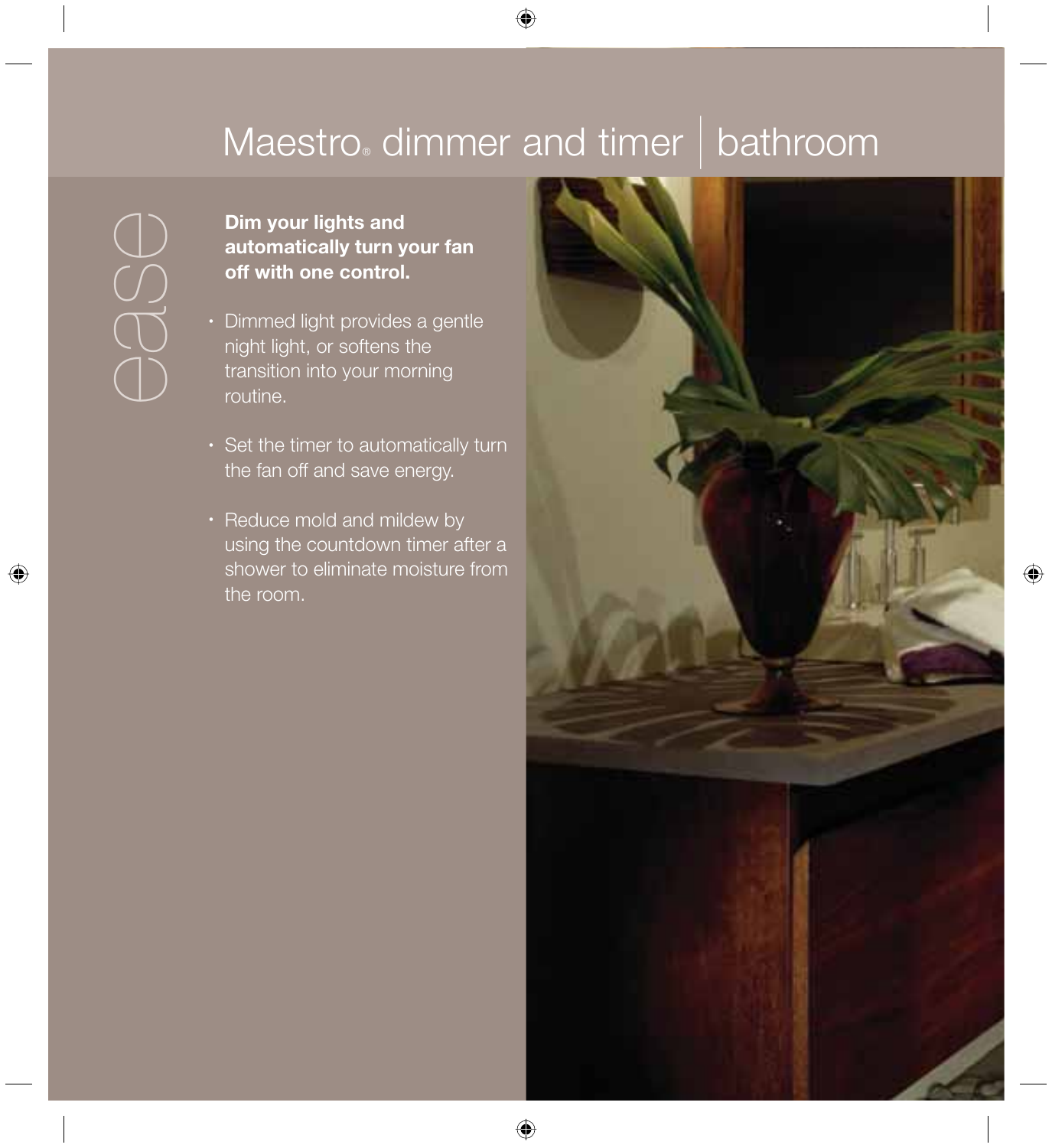



Maestro dimmer/countdown timer and wallplate in biscuit.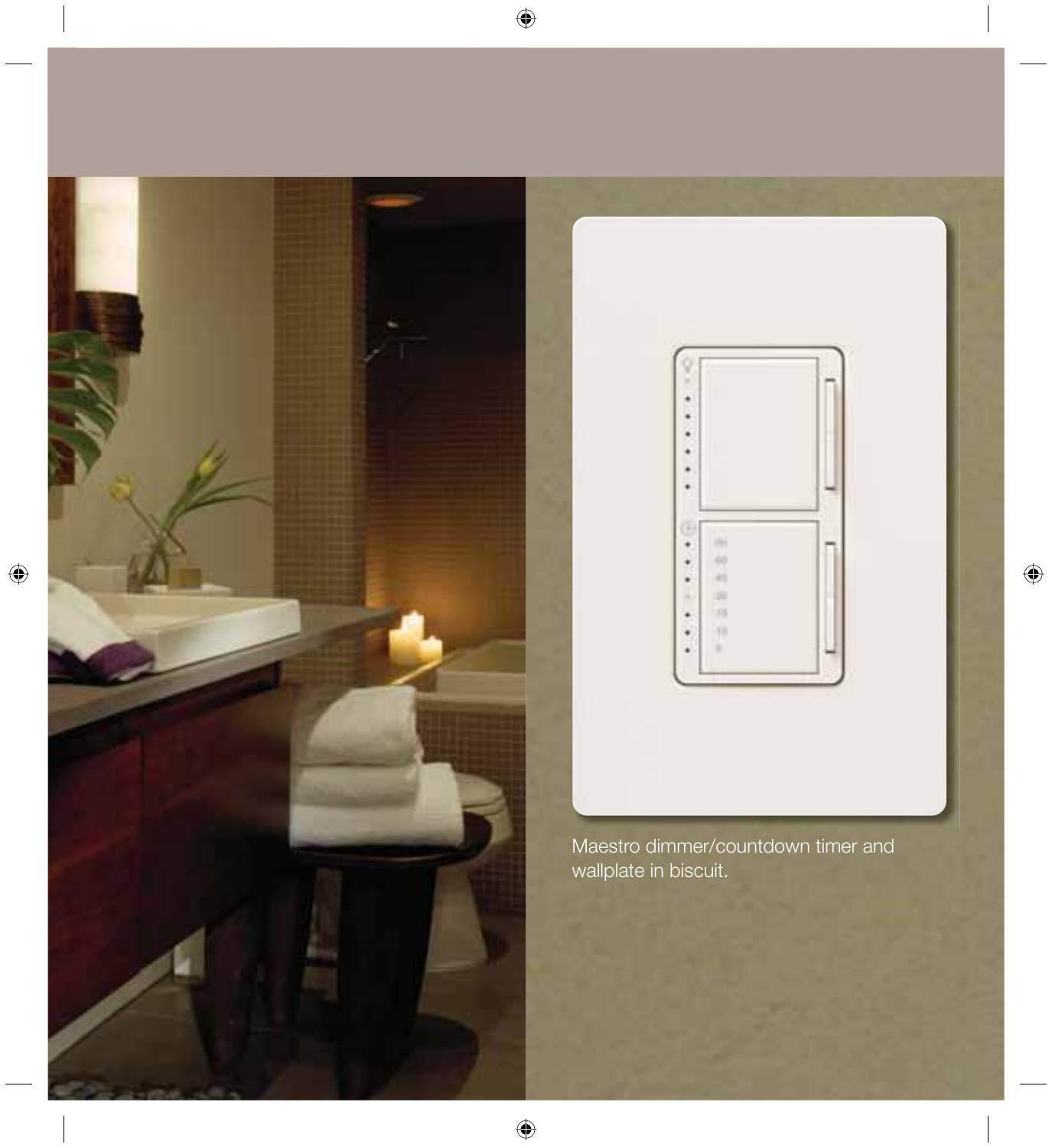## Maestro dimmers | hallway and staircase

**Dim the lights from every entrance to your hallway or either end of your staircase.**

- Always have the ability to adjust the light level from any location to enhance convenience and safety.
- Easily replace existing switches with multi-location dimmers.
- Dim the lights to create a gentle, reassuring night light or guide you safely at night.

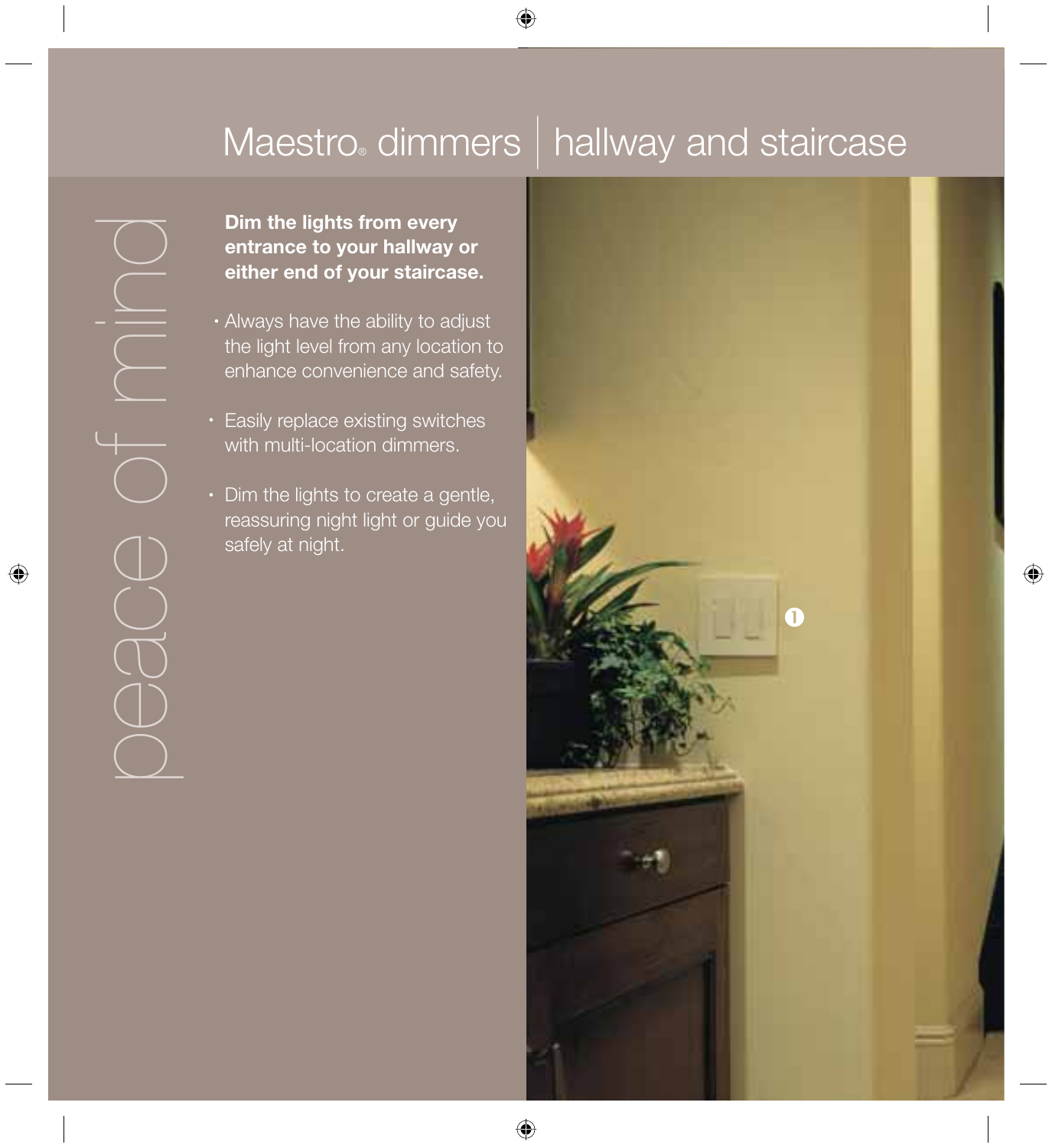**2** Maestro companion dimmers and wallplates in goldstone.

 $\ddot{\mathbf{e}}$ 

 $\bullet$ 



 $\bullet$  Maestro digital fade dimmer and wallplate in goldstone.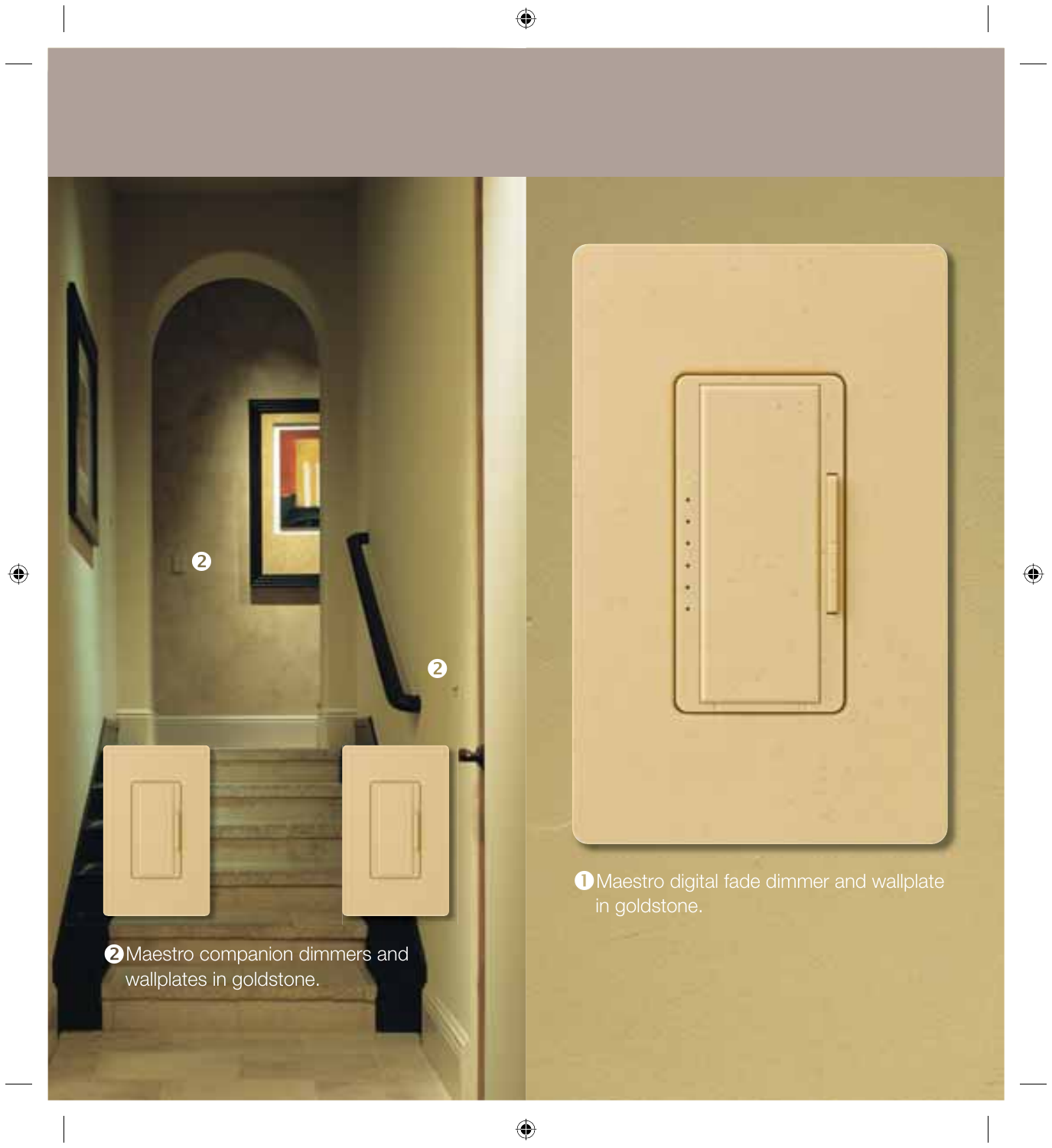## Maestro Wireless. | remote lighting control

**conveniently controlling your home's interior and exterior lights from your car.**

 The Maestro Wireless controller easily attaches to your car's visor, and is compatible with HomeLink®-equipped vehicles.

- Maestro Wireless uses radio frequency (RF) technology. RF signals travel through walls and floors so you don't have to be in the same room as your lights to control them.
- Place the controller on a bedside, mount it on a wall, or use it as a hand-held device. You can purchase controllers separately, allowing you to control each dimmer with up to four wireless controllers.
- Replace your existing switch with the Maestro Wireless dimmer in as little as 15 minutes to gain wireless control.

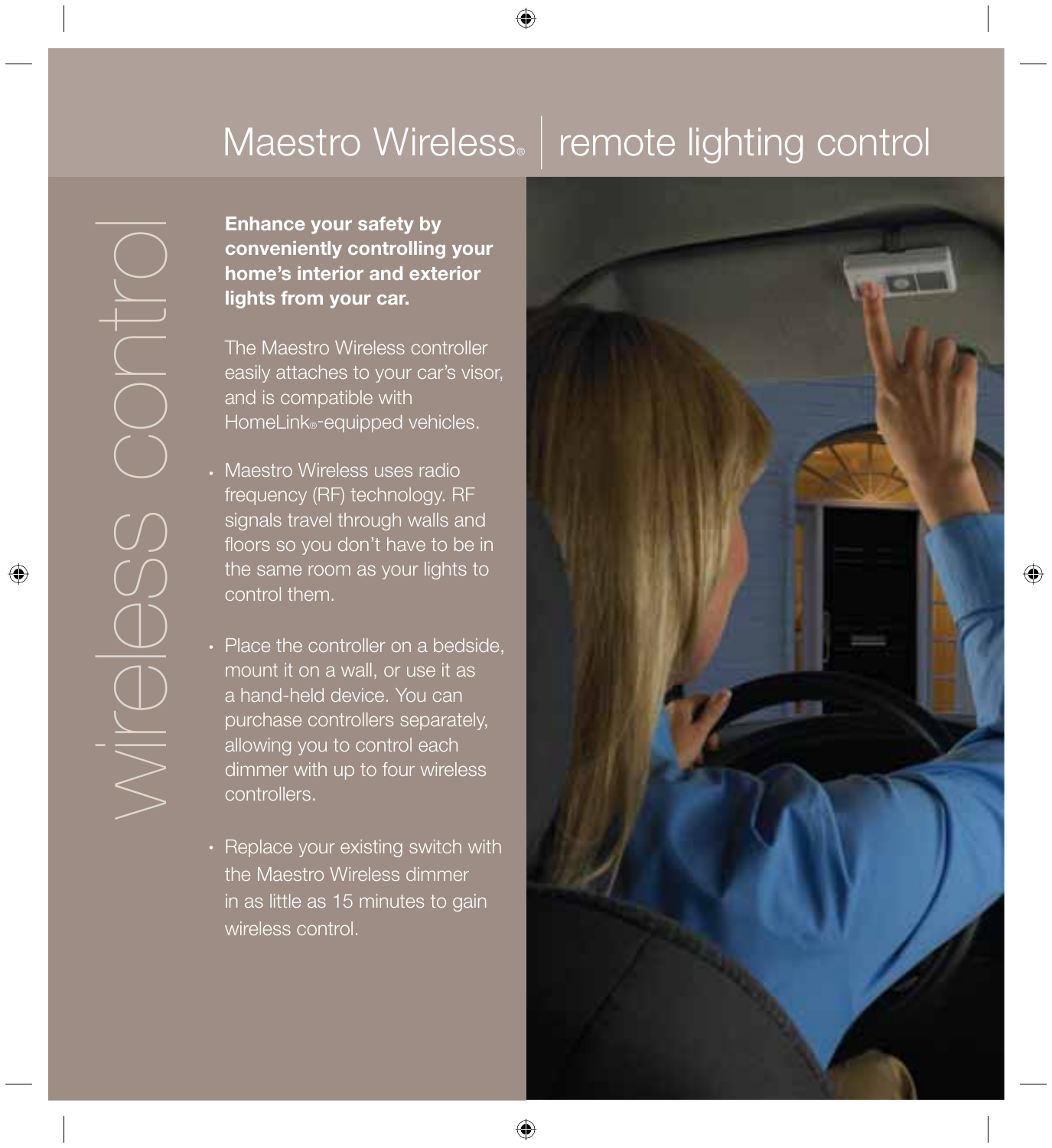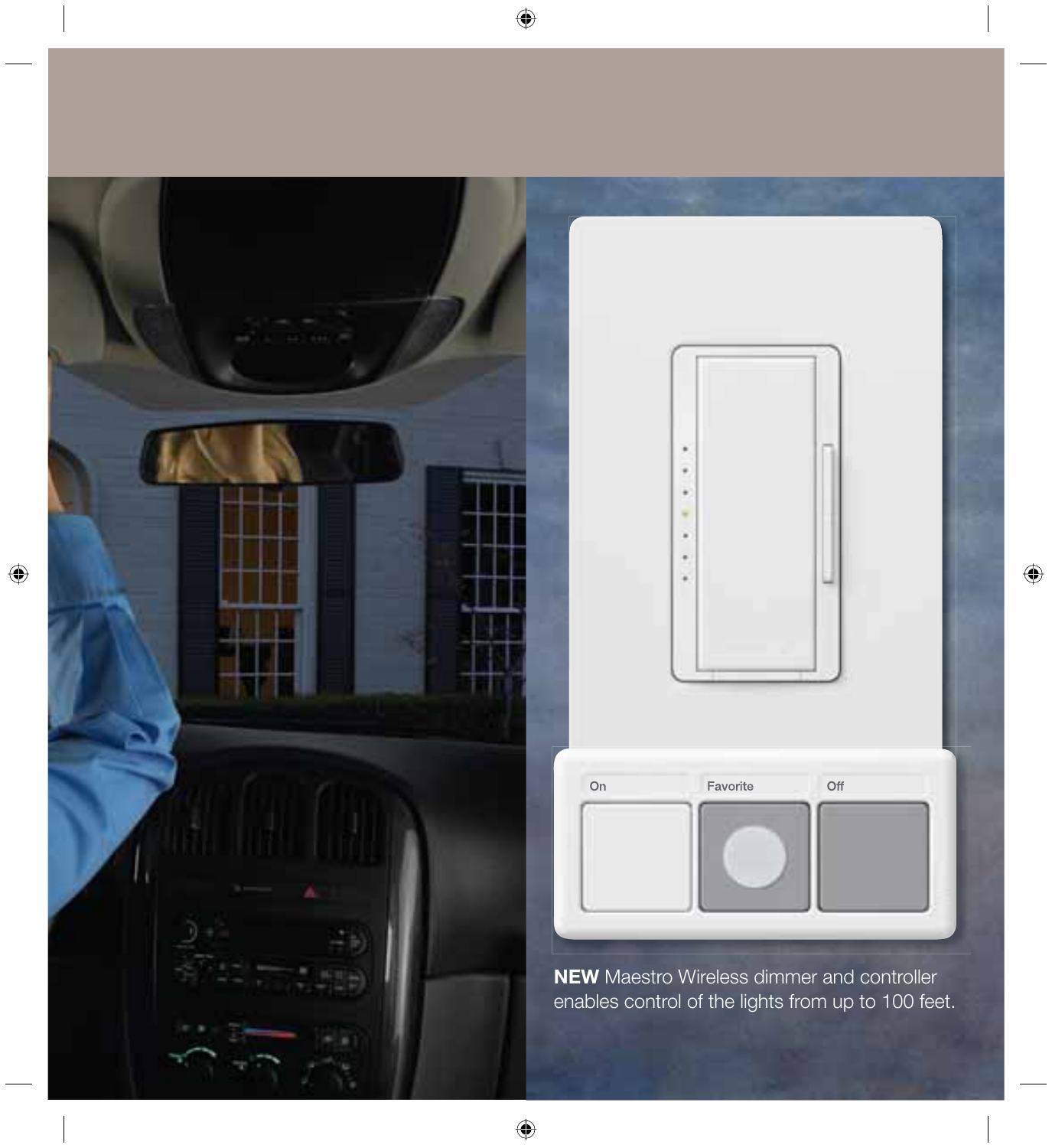# breadth of line | complete solution

Together, Maestro® digital fade dimmers, switches, fan controls, and accessories provide a complete solution throughout your home.

### **Lighting types:**

incandescent lighting

 $\overline{\cancel{G}}$  magnetic low voltage lighting

 $\overline{\mathbb{S}}$  electronic low voltage lighting

 $\sqrt{\mathcal{F}}$  fluorescent lighting

### **Fan types:**





**S**exhaust fans

### **dimmers & switches**



digital fade dimmer with remote



control dimmer



digital fade dimmer\*



digital switch

| companion |
|-----------|
| dimmer    |
|           |

|  | and the state of the state of the state of the state of the state of the state of |  |
|--|-----------------------------------------------------------------------------------|--|
|  |                                                                                   |  |



general purpose switch

For specific ordering information, visit **www.lutron.com** or contact your local Lutron distributor.

companion switch

**countdown** timer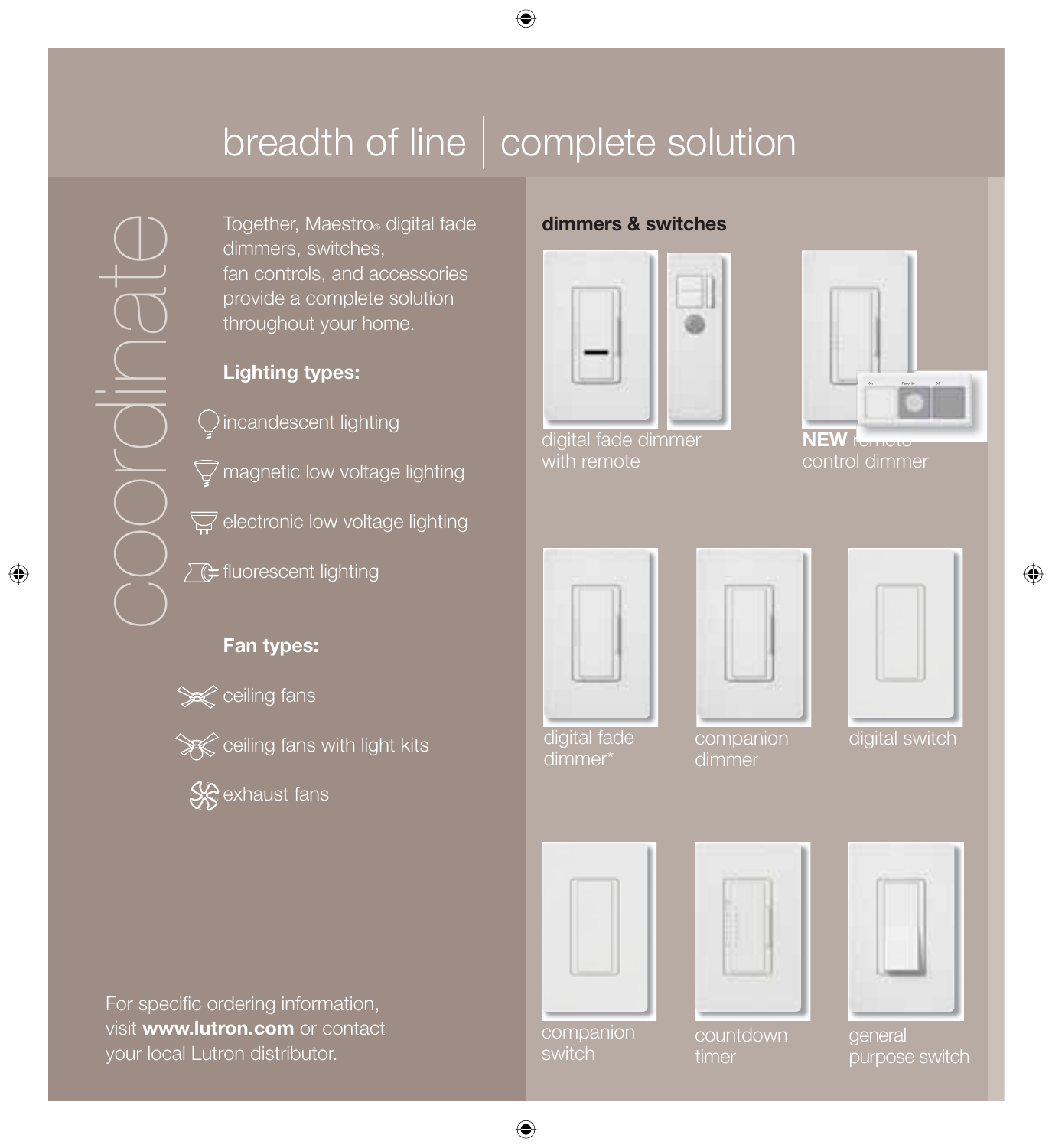### **fan controls**



fan/light control with



fan/light

### **dual controls**







dual dimmer dimmer/switch dimmer/timer

**accessories**





 $\blacksquare$ Ĥ

å å

cable jack





GFCI receptacle receptacle

| ٠   |  |
|-----|--|
|     |  |
|     |  |
|     |  |
| --- |  |

wallplates 1-6 opening

phone jack

6-port frame

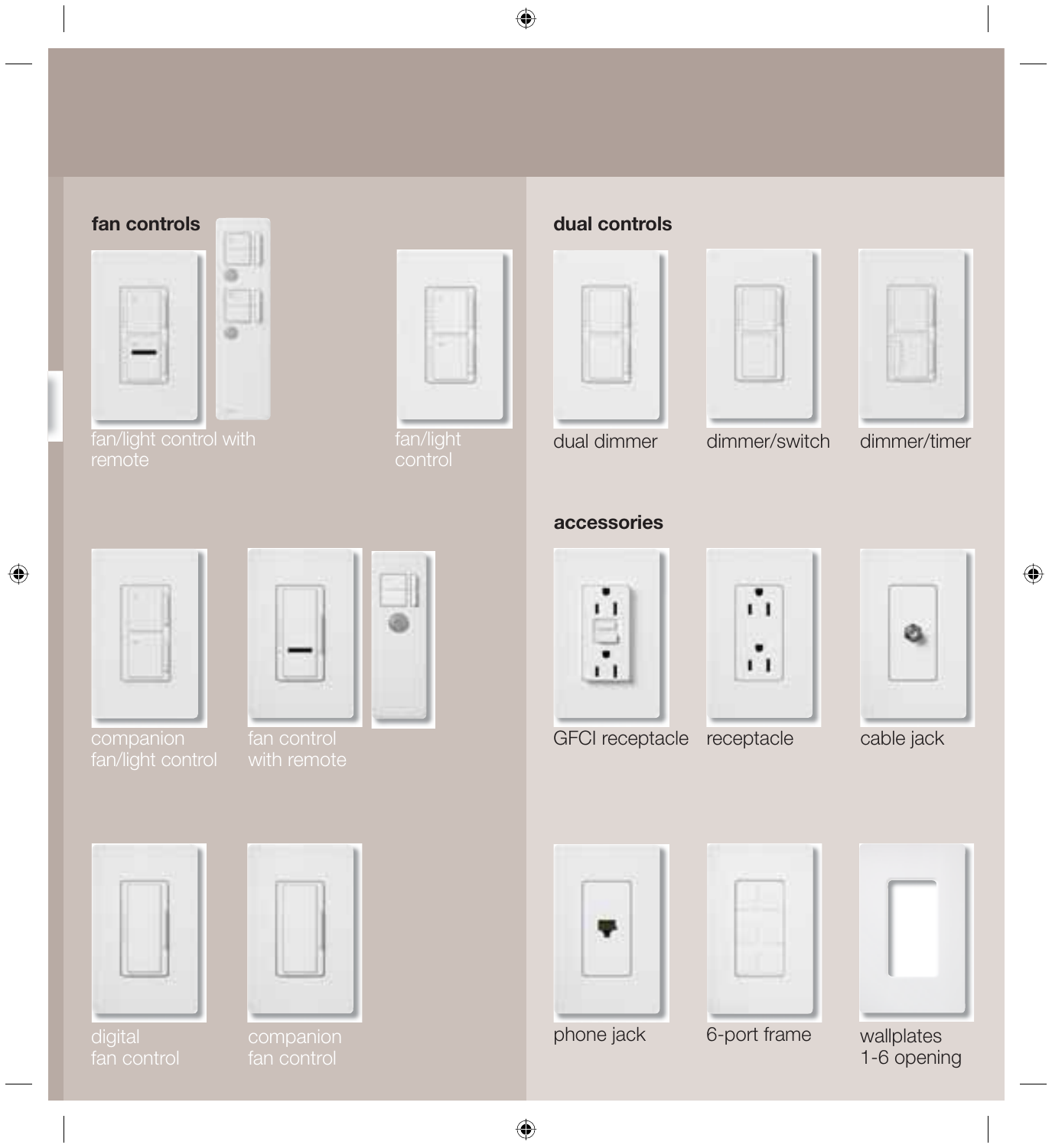## colors & finishes  $|$  palettes

**Create** a look that is uniquely yours with controls in rich colors.

**Accent** with bold colors to enhance your décor.

**Coordinate** all the Maestro controls and accessories in a room.

**Balance** the elements of color and texture in a room with controls that seamlessly pull everything together.

**Blend** to work with the colors in your home.

### satin finish color palette

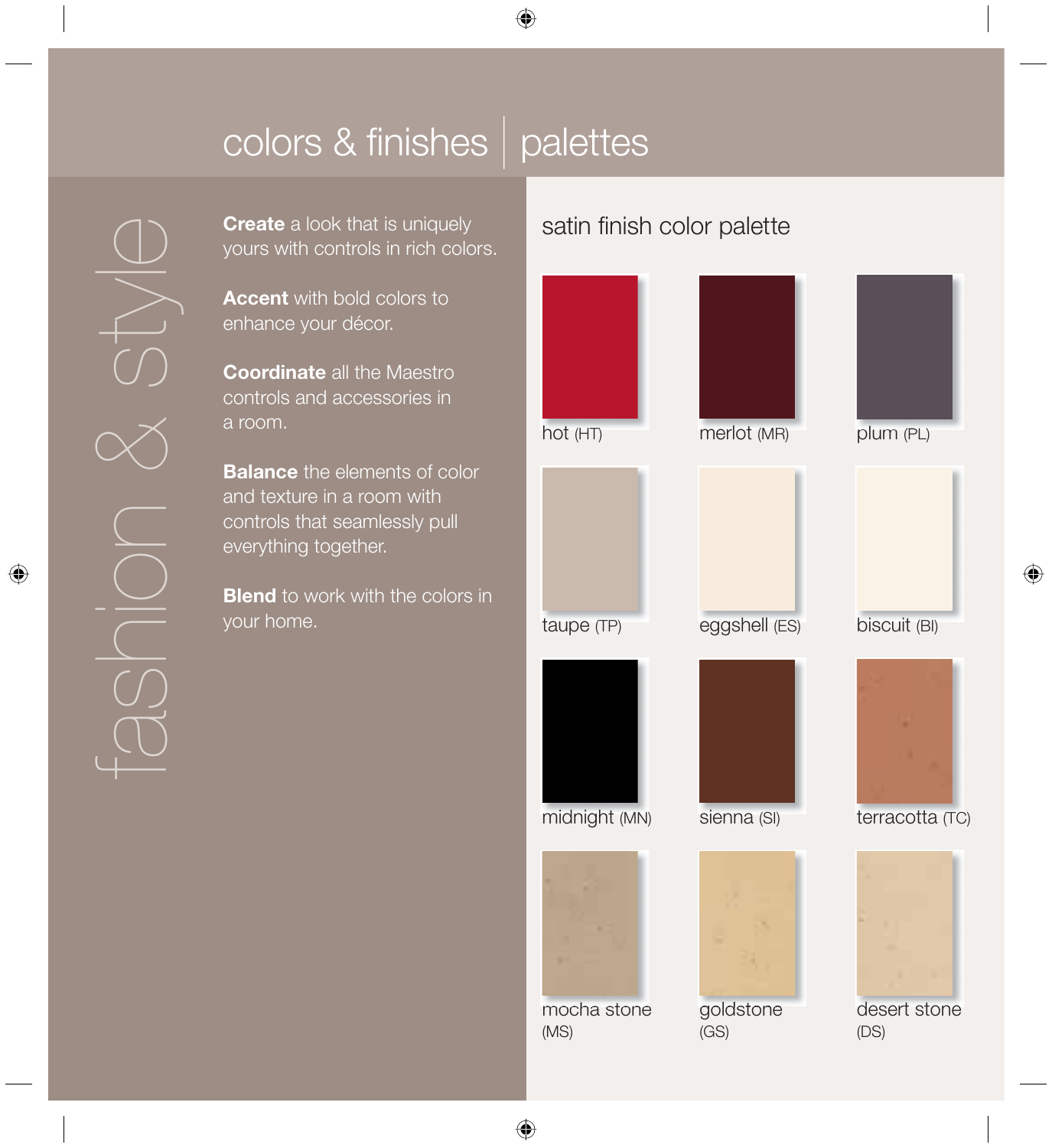turquoise (TQ) Due to variations in the printing process, color swatches printed above may not be exact. When matching colors please request a color sample from Lutron customer service at stainless steel (SS) (wallplates only) greenbriar (GB) sea glass (SG) bluestone (BG) snow (SW) palladium (PD) white (WH) light almond (LA) black (BL) ivory (IV) gray (GR) almond (AL) brown (BR)

1.888.LUTRON1.

gloss finish color palette

stone (ST) limestone (LS)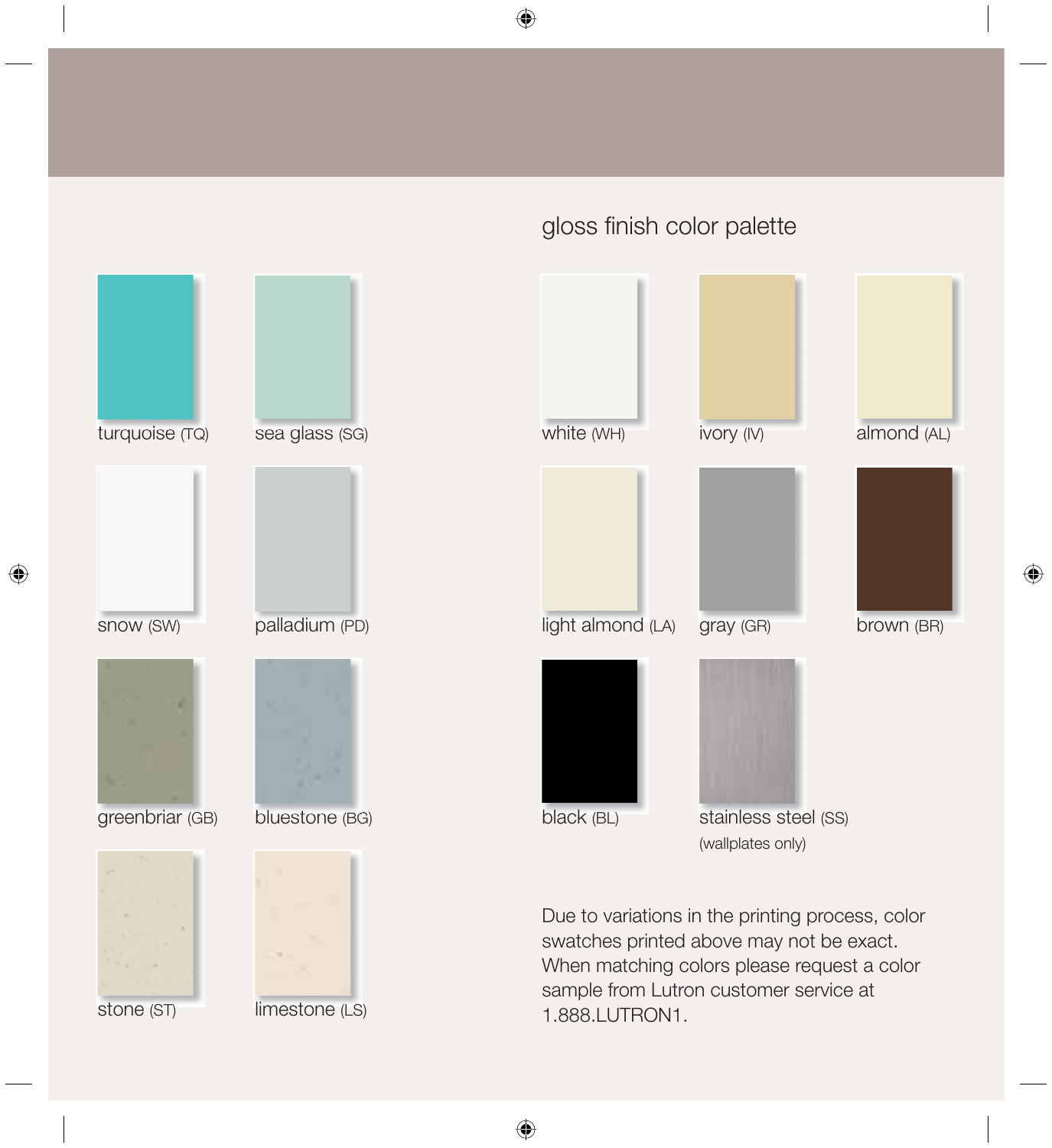## Maestro® collection | advantages

**The advantages of using Maestro are easy installation, quality and reliability.**

 Technical and applications assistance available 24 hours a day, 7 days a week 1.800.523.9466



#### **Easy installation**

- Low-profile back cover
- Screw and push-in terminals
- Universal wiring dimmers and companion dimmers work in any place in the circuit
- Fan/light controls work with virtually all existing wiring